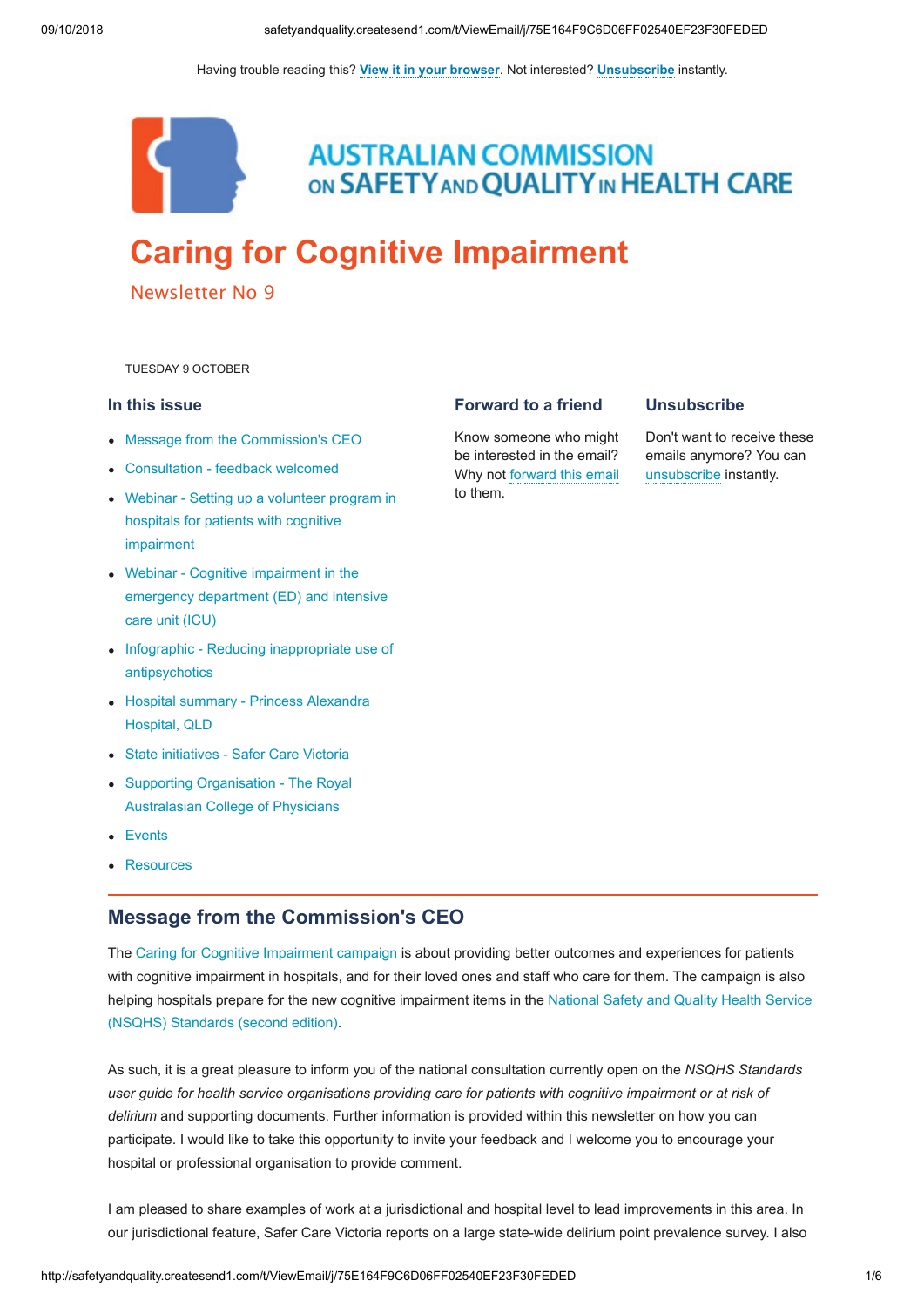enjoyed reading the hospital summary from Princess Alexandra Hospital.

There are extensive resources available on the [Caring for Cognitive Impairment campaign website.](https://safetyandquality.createsend1.com/t/j-l-nkilljd-l-k/) New resources include:

- An [infographic t](https://safetyandquality.createsend1.com/t/j-l-nkilljd-l-p/)argeted at reducing inappropriate use of antipsychotics across multiple healthcare settings
- [Details on initiatives from supporting organisations including the Royal Australasian College of Physicians](https://safetyandquality.createsend1.com/t/j-l-nkilljd-l-x/)  (RACP), featured in this newsletter
- [All previous webinars](https://safetyandquality.createsend1.com/t/j-l-nkilljd-l-m/) from the Caring for Cognitive Impairment campaign.

If you know of an excellent resource or an example of current good practice which is not included on the Caring for Cognitive Impairment campaign website, please email [cognitive.impairment@safetyandquality.gov.au](mailto:cognitive.impairment@safetyandquality.gov.au). By improving our knowledge and care practices, we can improve care and reduce the risk of harm for patients with cognitive impairment or at risk of delirium.

#### Regards,

### **Adjunct Professor Debora Picone AM**

*[Back to top](#page-0-1)*

# <span id="page-1-0"></span>**Consultation - feedback welcomed**

The Australian Commission on Safety and Quality in Health Care has developed four resources to help improve care of people with cognitive impairment and is seeking your feedback through a nationwide consultation process.

The *NSQHS Standards user guide for health service organisations providing care for patients with cognitive impairment or at risk of delirium* (the user guide) outlines the actions in the second edition of the NSQHS Standards that support safe and high quality care for patients with cognitive impairment or at risk of delirium.

[To support the user guide, clinician and consumer resources are also available. These resources build upon](https://safetyandquality.createsend1.com/t/j-l-nkilljd-l-c/) *A better way to care* resources developed by the Commission in 2014, reflecting new evidence, a wider cognitive impairment scope and map to the second edition of the NSQHS Standards.

The Commission is seeking feedback on the resources. Feedback can be provided either by completing th[e survey](https://safetyandquality.createsend1.com/t/j-l-nkilljd-l-q/) or by providing a written response by email or mail. Further information about participation in the consultation process can be found on the [Commission's website](https://safetyandquality.createsend1.com/t/j-l-nkilljd-l-a/).

Consultation will run until **2 November 2018.**

If you have any questions in relation to this consultation, please contact Anne Cumming on (02) 9126 3526 or [cognitive.impairment@safetyandquality.gov.au.](mailto:cognitive.impairment@safetyandquality.gov.au)

*[Back to top](#page-0-1)*

# <span id="page-1-1"></span>**Webinar - Setting up a volunteer program in hospitals for patients with cognitive impairment**

This webinar held on the 26 June 2018 provides an overview of key requirements and activities of a wellstructured volunteer program, the lessons learnt in implementation and the experience of the program from a volunteer's perspective.

The webinar is available to watch online [here](https://safetyandquality.createsend1.com/t/j-l-nkilljd-l-z/).

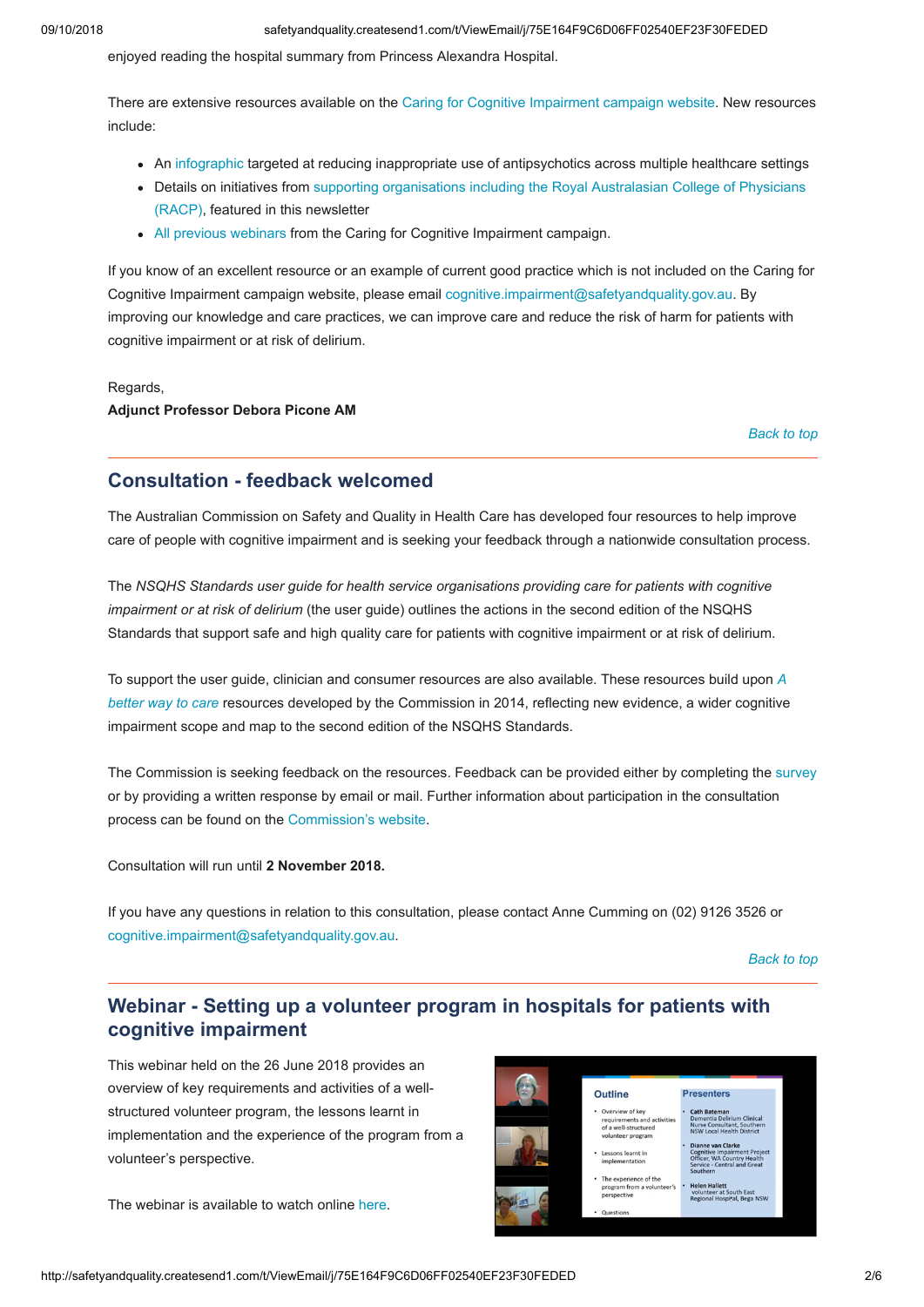# <span id="page-2-0"></span>**Webinar - Cognitive impairment in the emergency department (ED) and intensive care unit (ICU)**

Our tenth webinar, held on 11 September, will be of interest to those who would like to understand how safe and high quality care is provided in ED and ICU settings for people with cognitive impairment and at risk of delirium.

**AUSTRALIAN COMMISSION**<br>ON SAFETY AND QUALITY IN HEALTH CARE **Caring for Cognitive Impairment** Webinar No 10: Cognitive Impairme<br>in the Emergency Department (ED)<br>and Intensive Care Unit (ICU)  $\frac{1}{2}$ *[Back to top](#page-0-1)*

Watch the webinar [here](https://safetyandquality.createsend1.com/t/j-l-nkilljd-l-v/).

# <span id="page-2-1"></span>**Infographic - Reducing inappropriate use of antipsychotics**

As part of the [Caring for Cognitive Impairment campaign](https://safetyandquality.createsend1.com/t/j-l-nkilljd-l-g/), the Commission has produced an infographic targeted at reducing inappropriate use of antipsychotics. It summarises why this is such an important issue for people with behavioural and psychological symptoms of dementia (BPSD) across multiple healthcare settings.

The infographic was developed as a result of work undertaken in response the Commission's first Atlas of Healthcare Variation that found high and variable use in people aged 65 and over. The third Atlas of Healthcare Variation due for release in November 2018 will reconsider this issue.

The infographic is also available on the [campaign website.](https://safetyandquality.createsend1.com/t/j-l-nkilljd-l-w/)

Please share and promote the infographic with your networks, and feel free to print the infographic. If you would like further information, please contact [cognitive.impairment@safetyandquality.gov.au](mailto:cognitive.impairment@safetyandquality.gov.au) or visit [cognitivecare.gov.au](https://safetyandquality.createsend1.com/t/j-l-nkilljd-l-yd/).



*[Back to top](#page-0-1)*

# <span id="page-2-2"></span>**Hospital summary - Princess Alexandra Hospital, QLD**

A hospital summary from Princess Alexandra Hospital has been added to the campaign website. It describes quality improvement work that has been undertaken over the last decade, which has now progressed to hospitalwide consolidation.

Some of the successful initiatives include a high care unit for cognitively impaired patients experiencing high-risk behaviours, extensive education, a network of cognitive champions, a behavioural observation chart, engagement of volunteers and environmental modification.

Read about more initiatives on the [campaign website](https://safetyandquality.createsend1.com/t/j-l-nkilljd-l-yh/).

## <span id="page-2-3"></span>**State initiatives - Safer Care Victoria**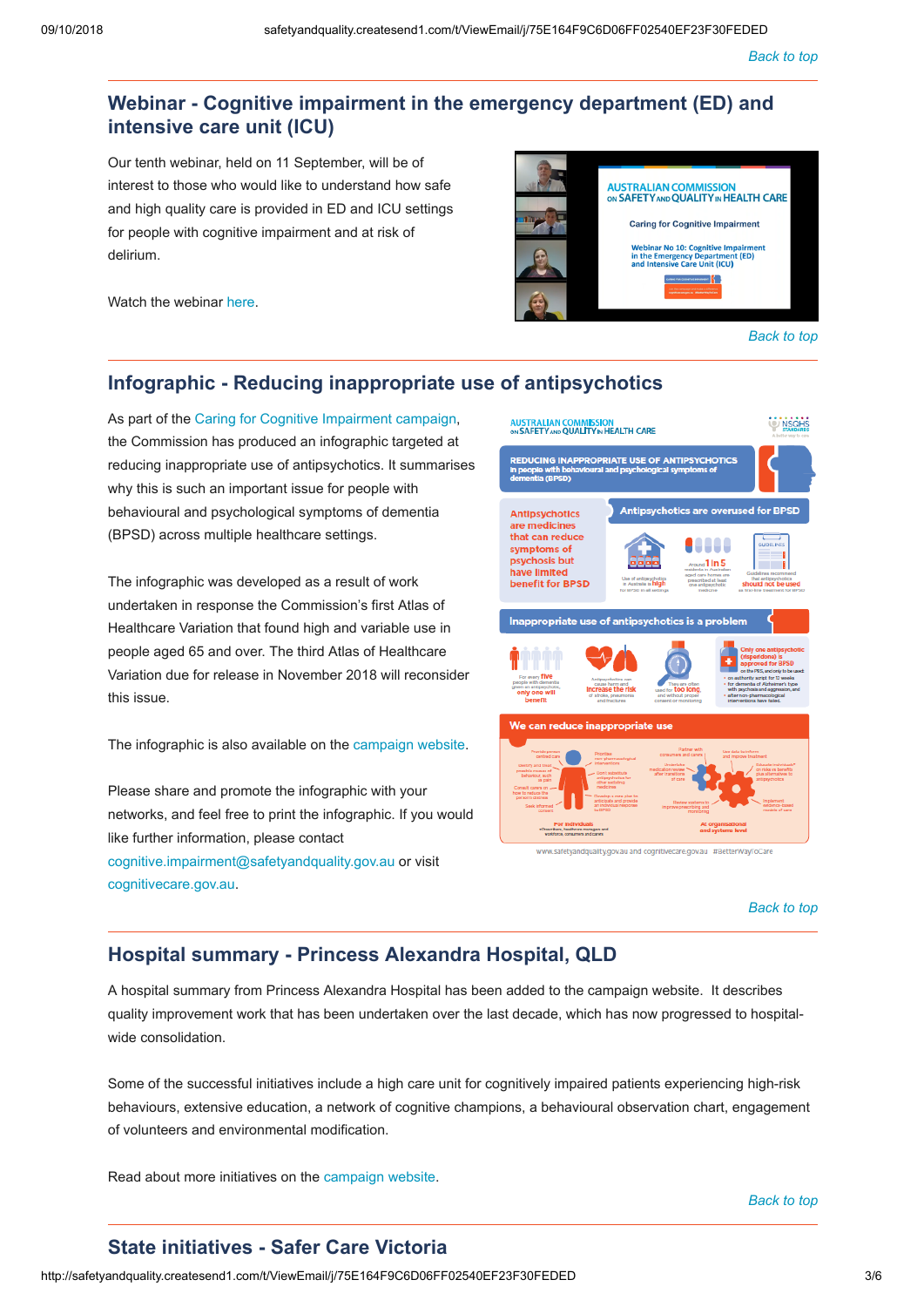This feature of the newsletter highlights initiatives that are happening at a state or territory level. Victoria is our fourth state to feature. Safer Care Victoria has provided the following summary.

Safer Care Victoria is the state's healthcare quality and safety improvement agency. It works with patients, families and carers, clinicians and health services to monitor and improve the quality and safety of care delivered in the public health system. Taking the first step to understand the full extent of delirium in Victorian hospitals, Safer Care Victoria has just completed a state-wide point prevalence survey.

Conducted over four weeks, the state-wide survey involved:

- more than 5,500 patients who were assessed for delirium
- more than 400 clinicians who helped collect data
- 134 public hospitals.

Currently, the only source of information about how often patients in public hospitals experience delirium as a complication of their admission in Victoria is compiled from patient medical records. As delirium is not well recognised by health professionals or documented in medical records, the administrative dataset probably does not accurately reflect the prevalence of hospital acquired delirium in Victoria.

In 2016–17, only 6,600 cases of hospital acquired delirium were documented in the medical records of Victorian inpatients. This equates to a prevalence of 0.5 per cent. The results of the state-wide point prevalence survey are expected to be significantly higher.

The main aim of the survey was to estimate the current burden of delirium in the Victorian inpatient population. The survey was also used to collect information on:

- The prevalence of cognitive impairment
- The characteristics of patients at risk or identified as having a possible delirium
- The frequency of physical and chemical restraint use
- The frequency of adverse events associated with delirium
- The terms used by health professionals or clinicians as they describe patients with delirium or other forms of cognitive impairment.

Safer Care Victoria will publicly share the results of the state-wide point prevalence survey over the coming months. For the first time, Victoria will have baseline data about the true impact of delirium across the state, which will help inform policy and system level changes.

The information will also be valuable to health services as they undertake improvement activities aligned with Commission's Delirium Clinical Care Standard.

The state-wide point prevalence survey marks the beginning of a multidisciplinary delirium improvement project that aims to help public health services screen, prevent and manage hospital-acquired delirium in patients.

Over the next 12 months Safer Care Victoria will work with regional and rural hospitals to undertake improvement initiatives, focusing on screening, prevention and managing of delirium, as well as educating patients, carers and health professionals about delirium. Ultimately, the delirium improvement project aims to raise the awareness of delirium amongst health professionals and reduce the impact of avoidable delirium on the people in our hospitals and their families.

Find updates on Safer Care Victoria's delirium improvement project at [bettersafercare.vic.gov.au](https://safetyandquality.createsend1.com/t/j-l-nkilljd-l-yk/).

*[Back to top](#page-0-1)*

# <span id="page-3-0"></span>**Supporting Organisation - The Royal Australasian College of Physicians**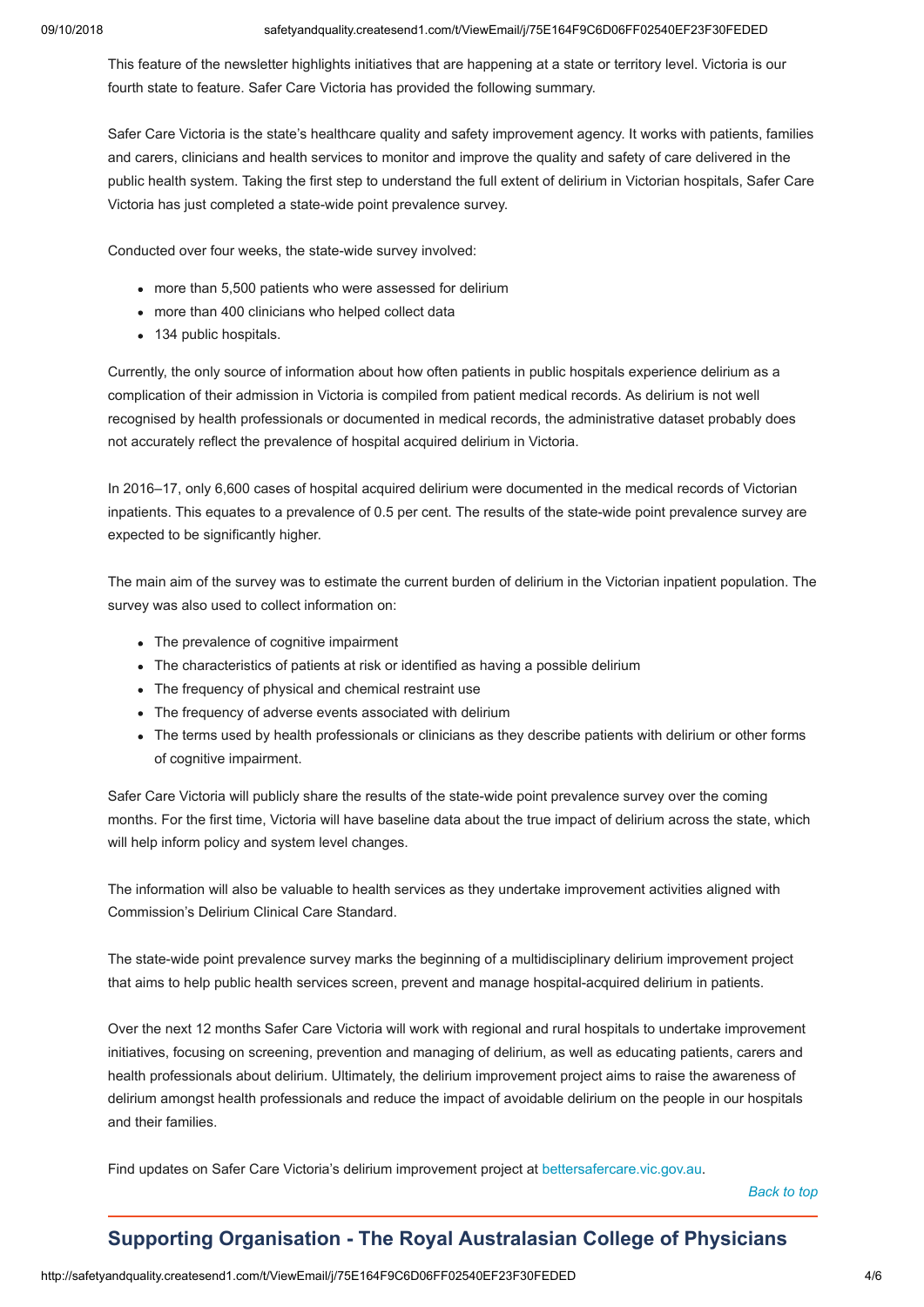### **What is Evolve?**

Part of a global movement, Evolve is an initiative led by physicians and the RACP to drive high-value, high-quality care in Australia and New Zealand. Through a rigorous peer-review process, Evolve identifies a specialty's 'Top 5' clinical practices that, in particular circumstances may be overused, provide little or no benefit, or cause unnecessary harm.

[All RACP specialty societies are invited to develop their 'Top 5' list of low-value practices. The Australian & New](https://safetyandquality.createsend1.com/t/j-l-nkilljd-l-yu/) Zealand Society of Geriatric Medicine (ANZSGM) is currently implementing their [recommendations](https://safetyandquality.createsend1.com/t/j-l-nkilljd-l-jl/) across specialties, health services and in clinical practice. Their Top 5 list is:

- 1. Do not use antipsychotics as the first choice to treat behavioural and psychological symptoms of dementia
- 2. Do not prescribe benzodiazepines or other sedative-hypnotics to older adults as first choice for insomnia, agitation or delirium
- 3. Do not use antimicrobials to treat bacteriuria in older adults where specific urinary tract symptoms are not present
- 4. Do not prescribe medication without conducting a drug regimen review
- 5. Do not use physical restraints to manage behavioural symptoms of hospitalised older adults with delirium except as a last resort

RACP encourages its Advanced Trainees and Fellows to develop and conduct research on the Evolve recommendations as part of specialty training. For further information on two demonstration projects focusing on high-risk medications, polypharmacy and de-prescribing, [click here](https://safetyandquality.createsend1.com/t/j-l-nkilljd-l-jr/).

*[Back to top](#page-0-1)*

# <span id="page-4-0"></span>**Events**

Health Independence Programs (HIP) Cognitive, Dementia and Memory Service (CDAMS) presents Dementia, more than Cognitive Impairment: Managing the Whole Person. The event is held on **10 October 2018** at Darebin Arts & Entertainment Centre, Preston VIC. For more information, click visit [www.darebinartscentre.com.au.](https://safetyandquality.createsend1.com/t/j-l-nkilljd-l-jy/)

[Alzheimer's WA Community Services Symposium](https://safetyandquality.createsend1.com/t/j-l-nkilljd-l-jj/) – The 'We' in Dementia will be held at the Perth Convention and Exhibition Centre on **16 October 2018**. The symposium brings together service providers to participate in a dynamic event of sharing ideas and opportunities to enhance the lives of people living with dementia.

*[Back to top](#page-0-1)*

## <span id="page-4-1"></span>**Resources**

[Health Victoria](https://safetyandquality.createsend1.com/t/j-l-nkilljd-l-jt/) provides advice on medicine use for older people in hospital.

[Medication reconciliatio](https://safetyandquality.createsend1.com/t/j-l-nkilljd-l-ji/)[n - The Commission's website has advice on medication reconciliation. There is a short](https://safetyandquality.createsend1.com/t/j-l-nkilljd-l-jd/) video available about the use of medicines in Australia.

[Primary Health Tasmania de-prescribing fact sheets](https://safetyandquality.createsend1.com/t/j-l-nkilljd-l-jh/) - Primary Health Tasmania website has a number of fact sheets regarding de-prescribing of different medications.

[Commonly prescribed medications in Australian residential aged care that may adversely affect cognition](https://safetyandquality.createsend1.com/t/j-l-nkilljd-l-jk/) - A set of four quick reference cards produced by Dementia Training Australia that summarise commonly prescribed medications in Australian residential aged care that may adversely affect cognition. Information includes what side effects to look out for, and circumstances that lead to increased risk of side effects, particularly altered cognition.

[Optimising medication management for responsive behaviour](https://safetyandquality.createsend1.com/t/j-l-nkilljd-l-ju/) is a resource suite consisting of a poster, quick reference carers and reminder stickers, designed by Dementia Australia to assist in the introduction, management and withdrawal of antipsychotic medication.